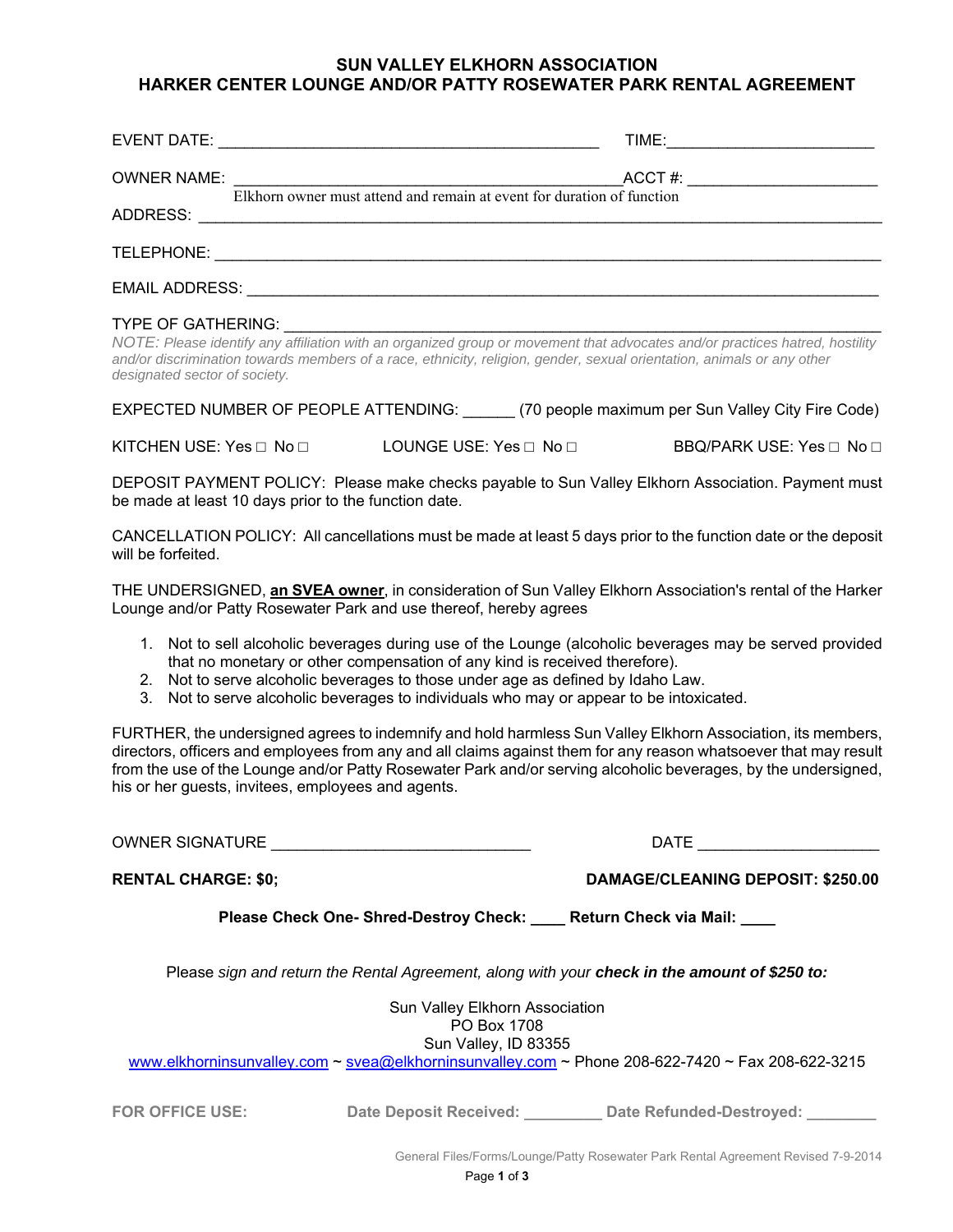## **HARKER CENTER LOUNGE AND/OR PATTY ROSEWATER PARK RENTAL INFORMATION**

*Note: Reservation of the Patty Rosewater Park is for the BBQ area only and does not preclude park use by other owners or guests.* 

## **RENTAL FEE: \$0 DAMAGE/CLEANING DEPOSIT: \$250**

- 1. Sun Valley Elkhorn Association owners only may reserve the lounge and/or park for their personal use.
- 2. No one under the age of 21 may reserve the property.
- 3. Lounge/park use is for adult supervised functions only; children may attend but must have adult supervision.
- 4. Maximum number of people using the lounge and/or park per function is 70.
- 5. If a catering service is utilized, a certificate of insurance listing SVEA as an additional named insured is required prior to the final scheduling of the event.
- 6. The lounge/park must be reserved 10 days in advance with all fees and signed Rental Agreement due at least 10 days in advance of the scheduled function.
- 7. All cancellations must be made 5 or more days in advance of scheduled function date or the deposit will be forfeited.
- 8. Reservations must be made for the total time required, including set-up, duration of the function, and clean-up time. The lounge must be vacated and doors locked by 2:00 AM. The park must be vacated by 9:00 PM.
- 9. A member may not permit guests to use other recreational facilities that have not been reserved.
- 10. Common courtesy for surrounding neighbors should prevail as to duration of parties and sound level. Park use is prohibited after 9:00 p.m.
- 11. Crepe paper, posters, banners, etc., are not to be taped or stapled to the doors, walls, or trim.
- 12. All trash and garbage is to be picked up and placed in trash receptacles.
- 13. All cleaning including the BBQ grill must be done immediately following function to allow for back-to-back gatherings. For evening events, and with prior authorization, cleaning may be completed by 9:00 a.m. the following morning.

## **NOTE: Cleaning equipment and supplies are located in the kitchen.**